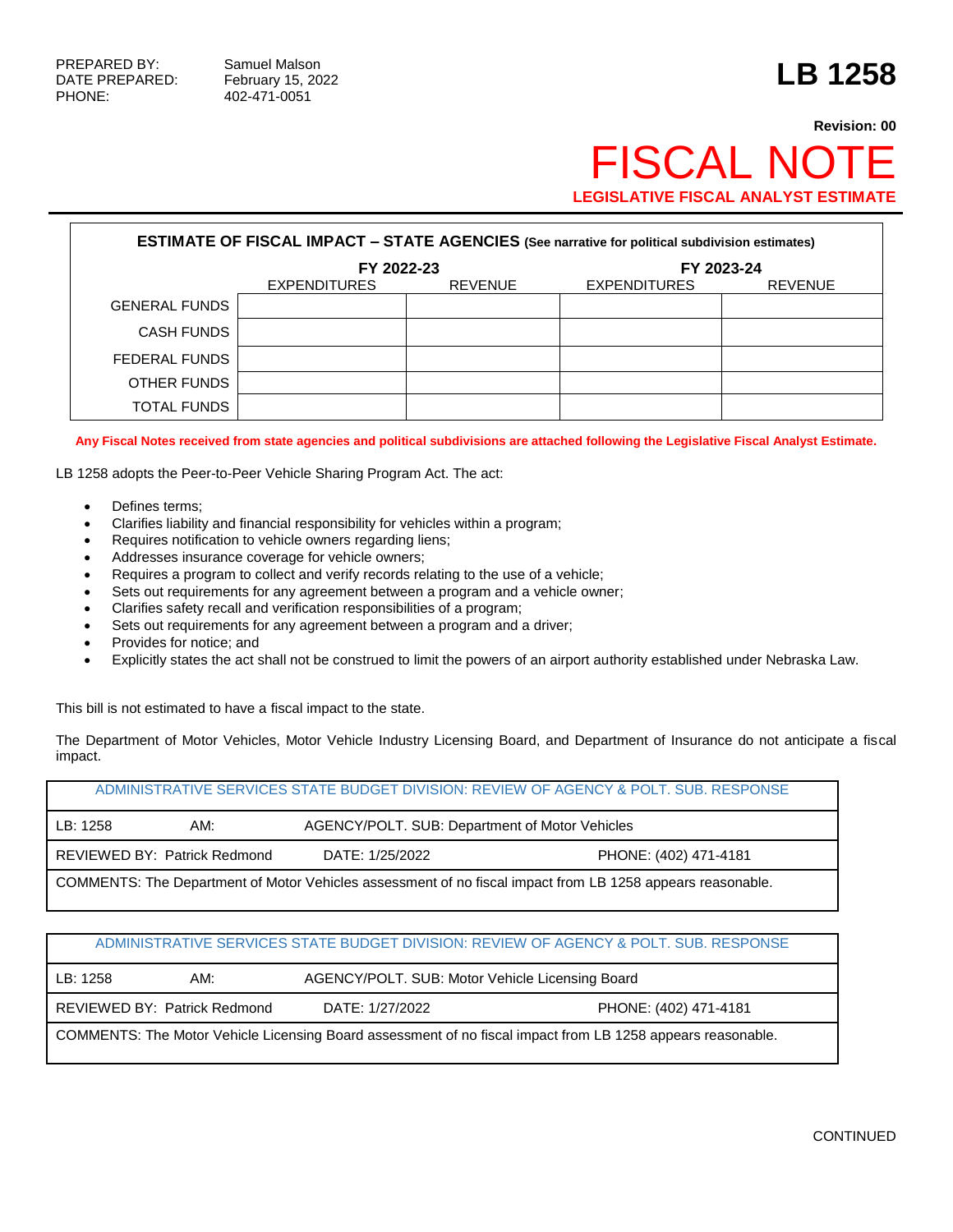ï

| ADMINISTRATIVE SERVICES STATE BUDGET DIVISION: REVIEW OF AGENCY & POLT. SUB. RESPONSE                     |                                                                                 |  |  |  |  |  |  |
|-----------------------------------------------------------------------------------------------------------|---------------------------------------------------------------------------------|--|--|--|--|--|--|
| AGENCY/POLT. SUB: Department of Insurance<br>AM:<br>LB: 1258                                              |                                                                                 |  |  |  |  |  |  |
|                                                                                                           | <b>REVIEWED BY: Patrick Redmond</b><br>DATE: 1/28/2022<br>PHONE: (402) 471-4181 |  |  |  |  |  |  |
| COMMENTS: No basis to disagree with the Department of Insurance assessment of fiscal impact from LB 1258. |                                                                                 |  |  |  |  |  |  |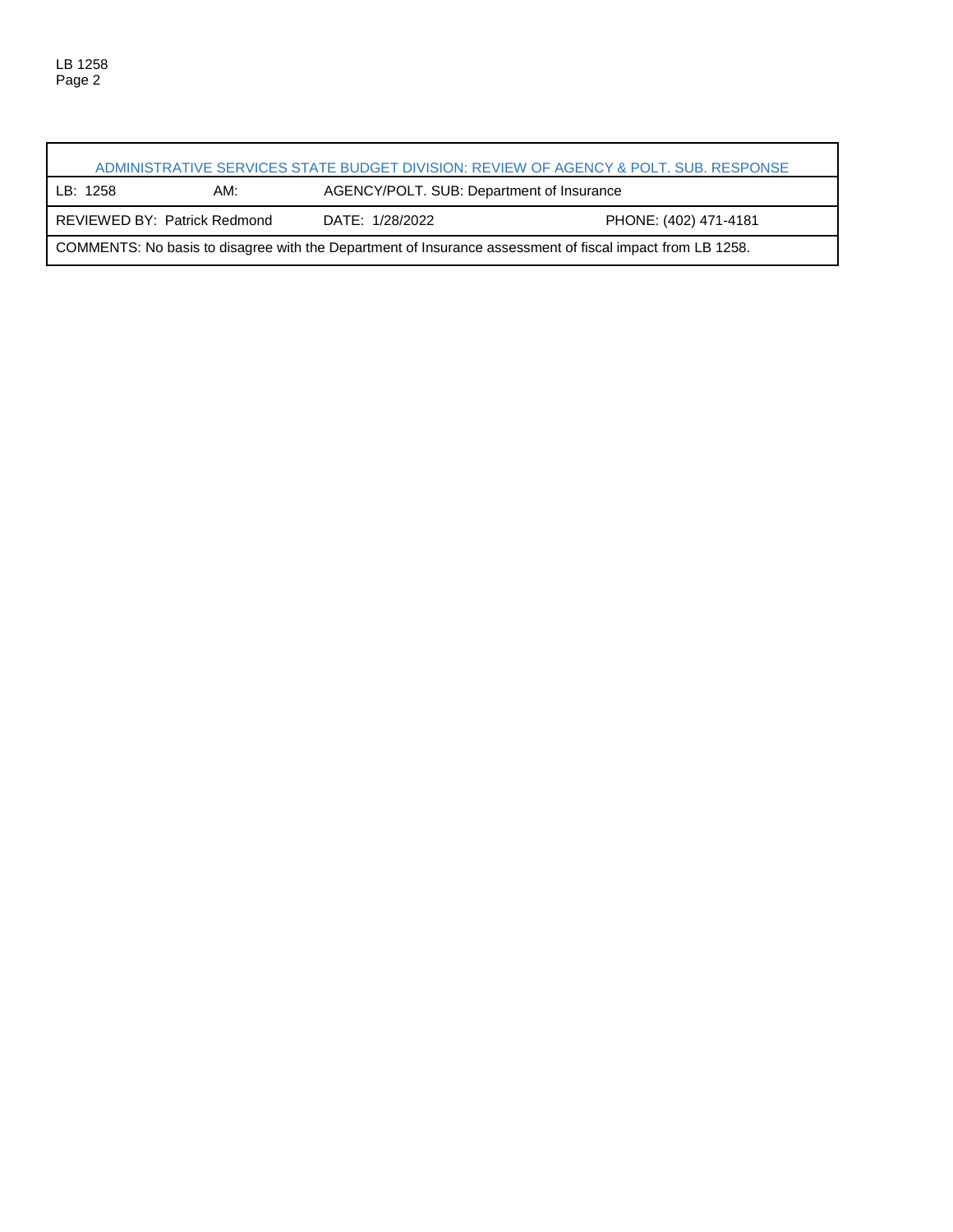**Please complete ALL (5) blanks in the first three lines. 2022**

| LB <sub>(1)</sub><br>1258       |                                                 |                                                                   |                                                             |            | <b>FISCAL NOTE</b> |
|---------------------------------|-------------------------------------------------|-------------------------------------------------------------------|-------------------------------------------------------------|------------|--------------------|
|                                 | State Agency OR Political Subdivision Name: (2) | <b>Department of Motor Vehicles</b>                               |                                                             |            |                    |
| Prepared by: (3) Bart Moore     |                                                 |                                                                   | Date Prepared: (4) January 24, 2022 Phone: (5) 402-471-3902 |            |                    |
|                                 |                                                 | <b>ESTIMATE PROVIDED BY STATE AGENCY OR POLITICAL SUBDIVISION</b> |                                                             |            |                    |
|                                 | <b>EXPENDITURES</b>                             | FY 2022-23<br><b>REVENUE</b>                                      | <b>EXPENDITURES</b>                                         | FY 2023-24 | <b>REVENUE</b>     |
| <b>GENERAL FUNDS</b>            |                                                 |                                                                   |                                                             |            |                    |
| <b>CASH FUNDS</b>               |                                                 |                                                                   |                                                             |            |                    |
| <b>FEDERAL FUNDS</b>            |                                                 |                                                                   |                                                             |            |                    |
| <b>OTHER FUNDS</b>              |                                                 |                                                                   |                                                             |            |                    |
| <b>TOTAL FUNDS</b>              |                                                 |                                                                   |                                                             |            |                    |
| <b>Explanation of Estimate:</b> |                                                 |                                                                   |                                                             |            |                    |
| No Fiscal Impact                |                                                 |                                                                   |                                                             |            |                    |

|                           |                            |           | <b>BREAKDOWN BY MAJOR OBJECTS OF EXPENDITURE</b> |                     |  |
|---------------------------|----------------------------|-----------|--------------------------------------------------|---------------------|--|
| <b>Personal Services:</b> |                            |           |                                                  |                     |  |
|                           | <b>NUMBER OF POSITIONS</b> |           | 2022-23                                          | 2023-24             |  |
| <b>POSITION TITLE</b>     | $22 - 23$                  | $23 - 24$ | <b>EXPENDITURES</b>                              | <b>EXPENDITURES</b> |  |
|                           |                            |           |                                                  |                     |  |
|                           |                            |           |                                                  |                     |  |
|                           |                            |           |                                                  |                     |  |
|                           |                            |           |                                                  |                     |  |
|                           |                            |           |                                                  |                     |  |
|                           |                            |           |                                                  |                     |  |
|                           |                            |           |                                                  |                     |  |
|                           |                            |           |                                                  |                     |  |
|                           |                            |           |                                                  |                     |  |
|                           |                            |           |                                                  |                     |  |
|                           |                            |           |                                                  |                     |  |

 $\mathcal{L}_\mathcal{L} = \{ \mathcal{L}_\mathcal{L} = \{ \mathcal{L}_\mathcal{L} = \{ \mathcal{L}_\mathcal{L} = \{ \mathcal{L}_\mathcal{L} = \{ \mathcal{L}_\mathcal{L} = \{ \mathcal{L}_\mathcal{L} = \{ \mathcal{L}_\mathcal{L} = \{ \mathcal{L}_\mathcal{L} = \{ \mathcal{L}_\mathcal{L} = \{ \mathcal{L}_\mathcal{L} = \{ \mathcal{L}_\mathcal{L} = \{ \mathcal{L}_\mathcal{L} = \{ \mathcal{L}_\mathcal{L} = \{ \mathcal{L}_\mathcal{$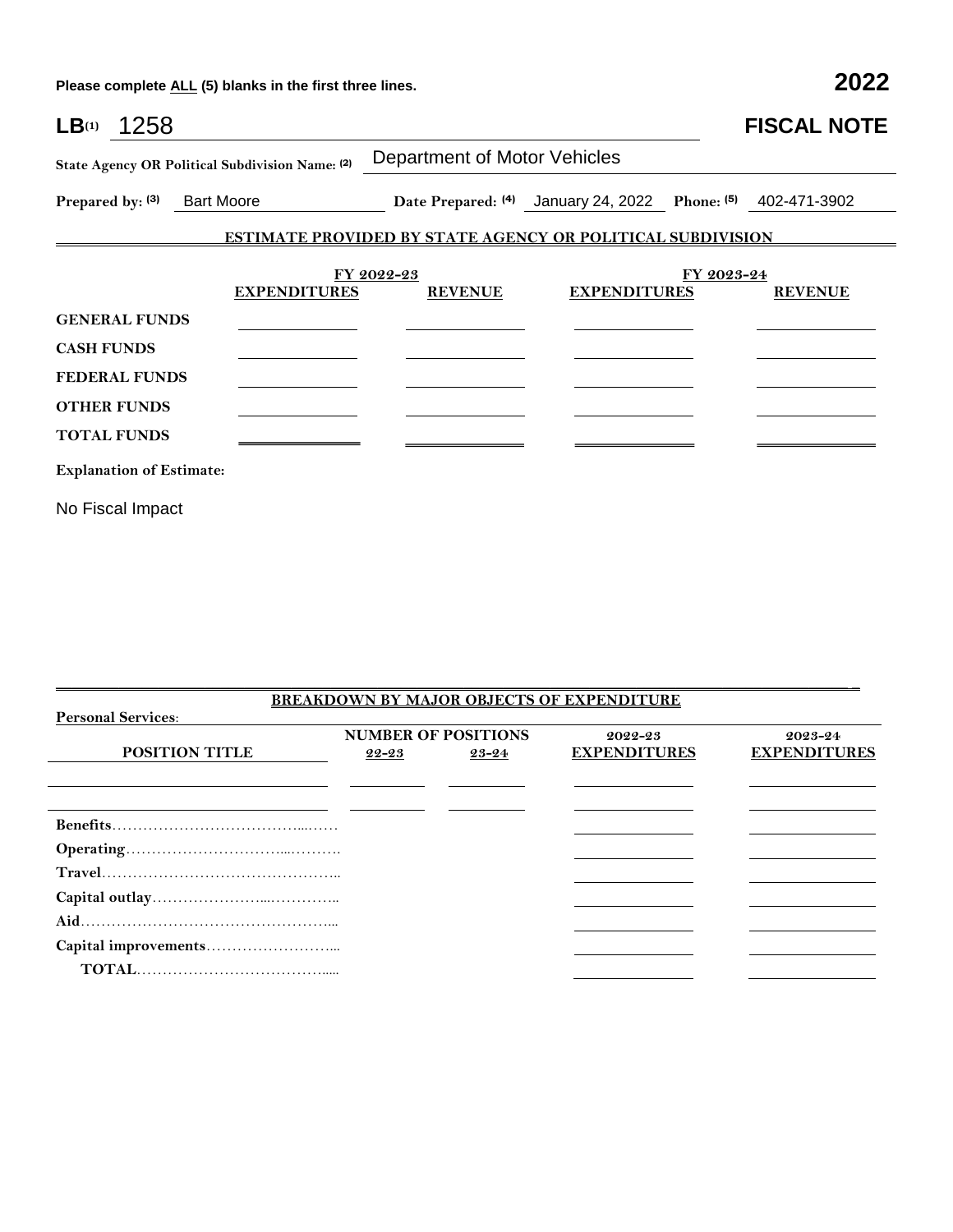**Please complete ALL (5) blanks in the first three lines. 2022**

| LB <sub>(1)</sub> | 1258                            |                                                            |                                                                   |                                        |                                   | <b>FISCAL NOTE</b>        |  |  |
|-------------------|---------------------------------|------------------------------------------------------------|-------------------------------------------------------------------|----------------------------------------|-----------------------------------|---------------------------|--|--|
|                   |                                 | State Agency OR Political Subdivision Name: (2)            |                                                                   | Motor Vehicle Industry Licensing Board |                                   |                           |  |  |
|                   |                                 | Prepared by: (3) Josh Eickmeier Date Prepared: (4) 1/26/22 |                                                                   |                                        |                                   | Phone: $(5)$ 402-471-2148 |  |  |
|                   |                                 |                                                            | <b>ESTIMATE PROVIDED BY STATE AGENCY OR POLITICAL SUBDIVISION</b> |                                        |                                   |                           |  |  |
|                   |                                 | <b>EXPENDITURES</b>                                        | FY 2022-23<br><b>REVENUE</b>                                      |                                        | FY 2023-24<br><b>EXPENDITURES</b> | <b>REVENUE</b>            |  |  |
|                   | <b>GENERAL FUNDS</b>            |                                                            |                                                                   |                                        |                                   |                           |  |  |
| <b>CASH FUNDS</b> |                                 |                                                            |                                                                   |                                        |                                   |                           |  |  |
|                   | <b>FEDERAL FUNDS</b>            |                                                            |                                                                   |                                        |                                   |                           |  |  |
|                   | <b>OTHER FUNDS</b>              |                                                            |                                                                   |                                        |                                   |                           |  |  |
|                   | <b>TOTAL FUNDS</b>              |                                                            |                                                                   |                                        |                                   |                           |  |  |
|                   | <b>Explanation of Estimate:</b> |                                                            |                                                                   |                                        |                                   |                           |  |  |

No discernable fiscal impact on our Agency.

|       |       | 2022-23                    | 2023-24                                          |
|-------|-------|----------------------------|--------------------------------------------------|
| 22-23 | 23-24 | <b>EXPENDITURES</b>        | <b>EXPENDITURES</b>                              |
|       |       |                            |                                                  |
|       |       |                            |                                                  |
|       |       |                            |                                                  |
|       |       |                            |                                                  |
|       |       |                            |                                                  |
|       |       |                            |                                                  |
|       |       |                            |                                                  |
|       |       |                            |                                                  |
|       |       |                            |                                                  |
|       |       |                            |                                                  |
|       |       |                            |                                                  |
|       |       | <b>NUMBER OF POSITIONS</b> | <b>BREAKDOWN BY MAJOR OBJECTS OF EXPENDITURE</b> |

 $\mathcal{L}_\mathcal{L} = \{ \mathcal{L}_\mathcal{L} = \{ \mathcal{L}_\mathcal{L} = \{ \mathcal{L}_\mathcal{L} = \{ \mathcal{L}_\mathcal{L} = \{ \mathcal{L}_\mathcal{L} = \{ \mathcal{L}_\mathcal{L} = \{ \mathcal{L}_\mathcal{L} = \{ \mathcal{L}_\mathcal{L} = \{ \mathcal{L}_\mathcal{L} = \{ \mathcal{L}_\mathcal{L} = \{ \mathcal{L}_\mathcal{L} = \{ \mathcal{L}_\mathcal{L} = \{ \mathcal{L}_\mathcal{L} = \{ \mathcal{L}_\mathcal{$